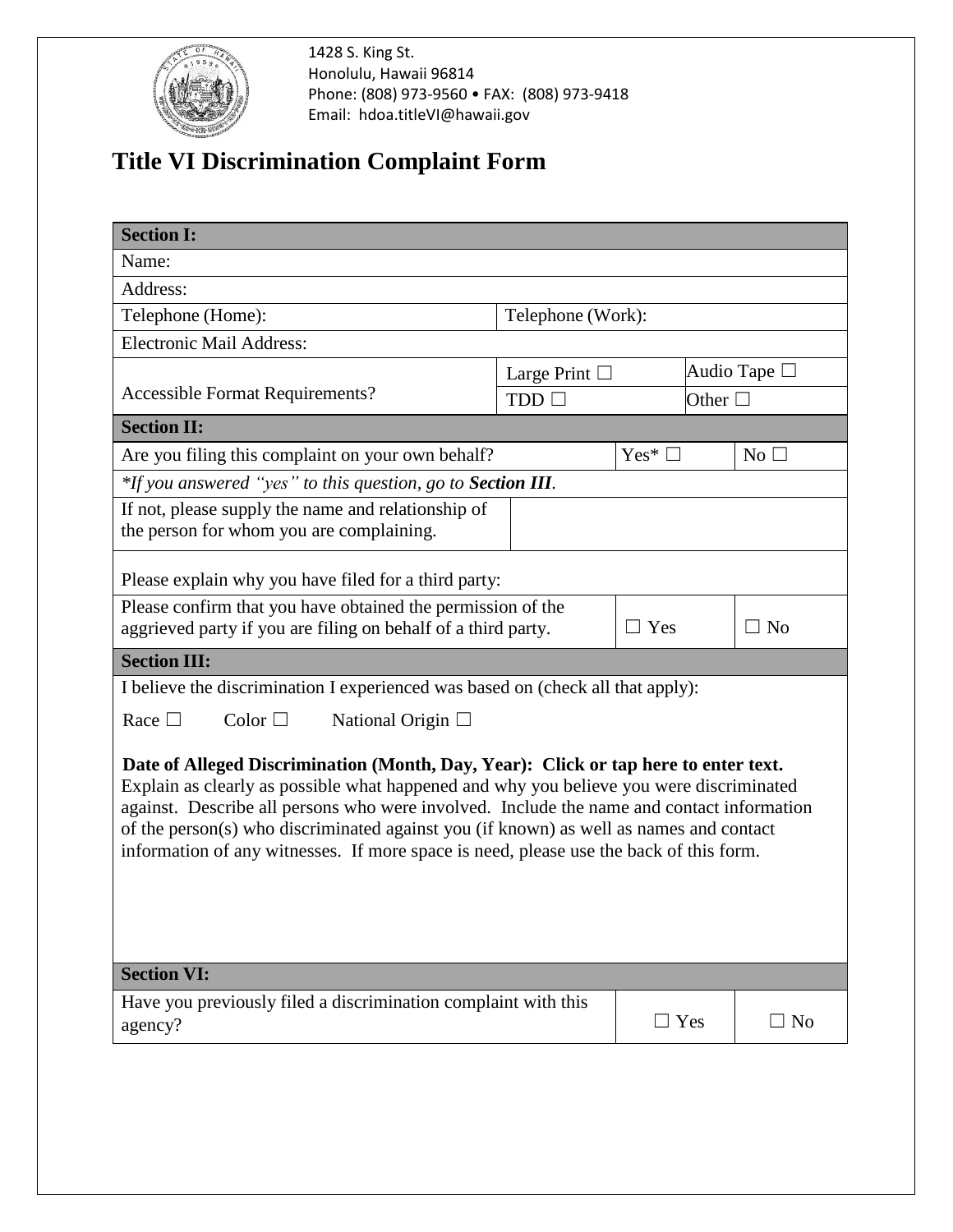|  |  |  |  |  | If yes, please provide any reference information regarding your previous complaint. |
|--|--|--|--|--|-------------------------------------------------------------------------------------|
|  |  |  |  |  |                                                                                     |
|  |  |  |  |  |                                                                                     |
|  |  |  |  |  |                                                                                     |

| <b>Section V:</b>                                                                                 |
|---------------------------------------------------------------------------------------------------|
| Have you filed this complaint with any other Federal, State, or local agency, or with any Federal |
| or State court?                                                                                   |
| $\Box$ Yes<br>$\Box$ No                                                                           |
| If yes, name all that apply:                                                                      |
| Federal Agency:                                                                                   |
| <b>Federal Court:</b>                                                                             |
| <b>State Court:</b>                                                                               |
| <b>State Agency:</b>                                                                              |
| Local Agency:                                                                                     |
|                                                                                                   |
| Please provide information about a contact person at the agency/court where the complaint         |
| was filed.                                                                                        |
| Name:                                                                                             |
| Title:                                                                                            |
| Agency:                                                                                           |
| Address:                                                                                          |
| Telephone:                                                                                        |
| <b>Section VI:</b>                                                                                |
| Name of agency complaint is against:                                                              |
| Name of person complaint is against:                                                              |
| Title:                                                                                            |
| Location:                                                                                         |
| Telephone Number (if available):                                                                  |

You may attach any written materials or other information that you think is relevant to your Complaint. Your signature and date are required below

Signature Date

\_\_\_\_\_\_\_\_\_\_\_\_\_\_\_\_\_\_\_\_\_\_\_\_\_\_\_\_\_\_\_\_\_\_\_\_\_\_